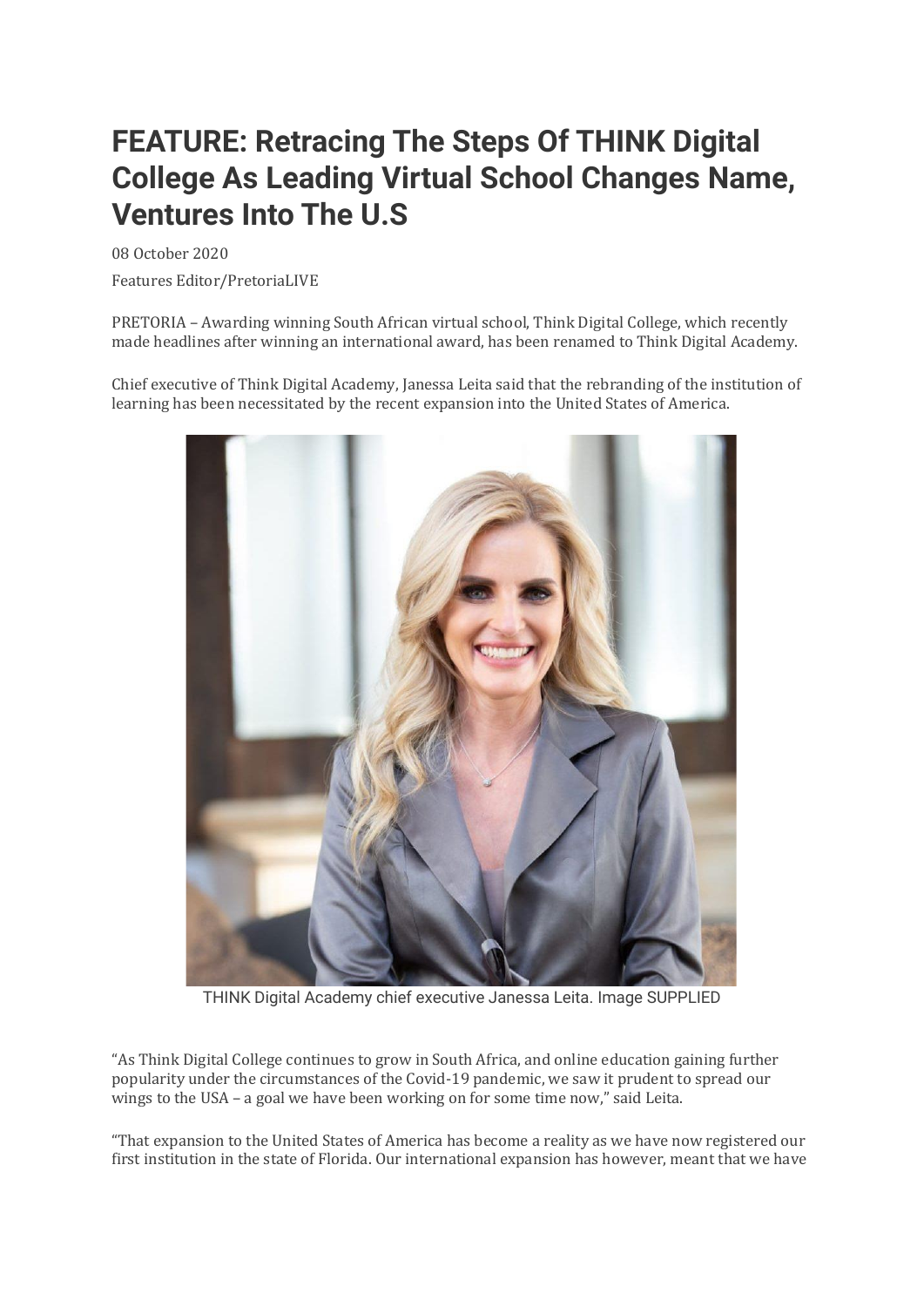had to change our name in the process as the word "college" refers to a tertiary institution in the USA. As a result, our exciting new name Think Digital Academy was birthed."

Leita said the Think Digital Academy, anchored on the pillars of Think Digital College which recently scooped the international 2020/21 Corporate Livewire Prestige Award – will continue to provide the "cutting edge" online education it has become famed for.

"We take this opportunity to thank all the stakeholders for continued support in this journey. The future looks exciting," she said.

Leita, who has decades of experience in education, also spoke to PretoriaLIVE about her long journey in the sector, which was sparked by a maternal instinct to protect her child.

She recounted how her youngest of three sons, Alessandro was diagnosed with Tourette's syndrome, while in grade four at a private school, and that condition changed the young boy's life and interaction with other learners.

Tourette's syndrome is a neurological disorder characterised by recurrent involuntary tics involving body movements, such as eye blinks or grimaces, and vocalisations such as grunts or utterance of inappropriate words.

"Fortunately Alessandro does not have any vocalisations. Alessandro went from a happy, social child to an anxious, depressed, antisocial little boy. At that age, children are not very understanding and his classmates would nudge one another and wait for the next tic to tease him mercilessly," said Leita.

"Many children have various conditions such as asthma, diabetes, allergies and fortunately, although uncomfortable and undesirable, are invisible. However, with Tourette's, the symptoms are painfully obvious to others. There is currently no cure for Tourette's so we worked extremely hard at supporting Alessandro emotionally to cope with the stares, comments and teasing."

After persisting for over a year, Leita said each school day became increasingly more traumatic to the point where the young Alessandro would vomit as he entered the school gates.

"His psychologist explained that if I took him home, it would be extremely difficult to get him back to school the following day. So we kept a change of clothing in the car and took one day at a time," said the mother of three.

"But one morning, while changing Alessandro in the parking lot, I suddenly stopped and told him to climb back into the car and we headed back home. We had no plan. No alternatives. No solution. We spent a week just talking and spending quality time together while I started researching schooling alternatives."

The concerned mother visited countless schools but couldn't find one suitable for Alessandro.

"There was no problem with his academic ability and I didn't want to put him in a special school where he would feel that there was something wrong with him. The safest option seemed homeschooling. I found the most amazing qualified teacher and our exciting journey began," Leita explained.

"Technology became Alessandro's biggest friend. Because he didn't have much social interaction, his cell phone became his constant companion – keeping him connected with his world. He used his phone to play, communicate, create – so why not to learn? I began searching for online educational